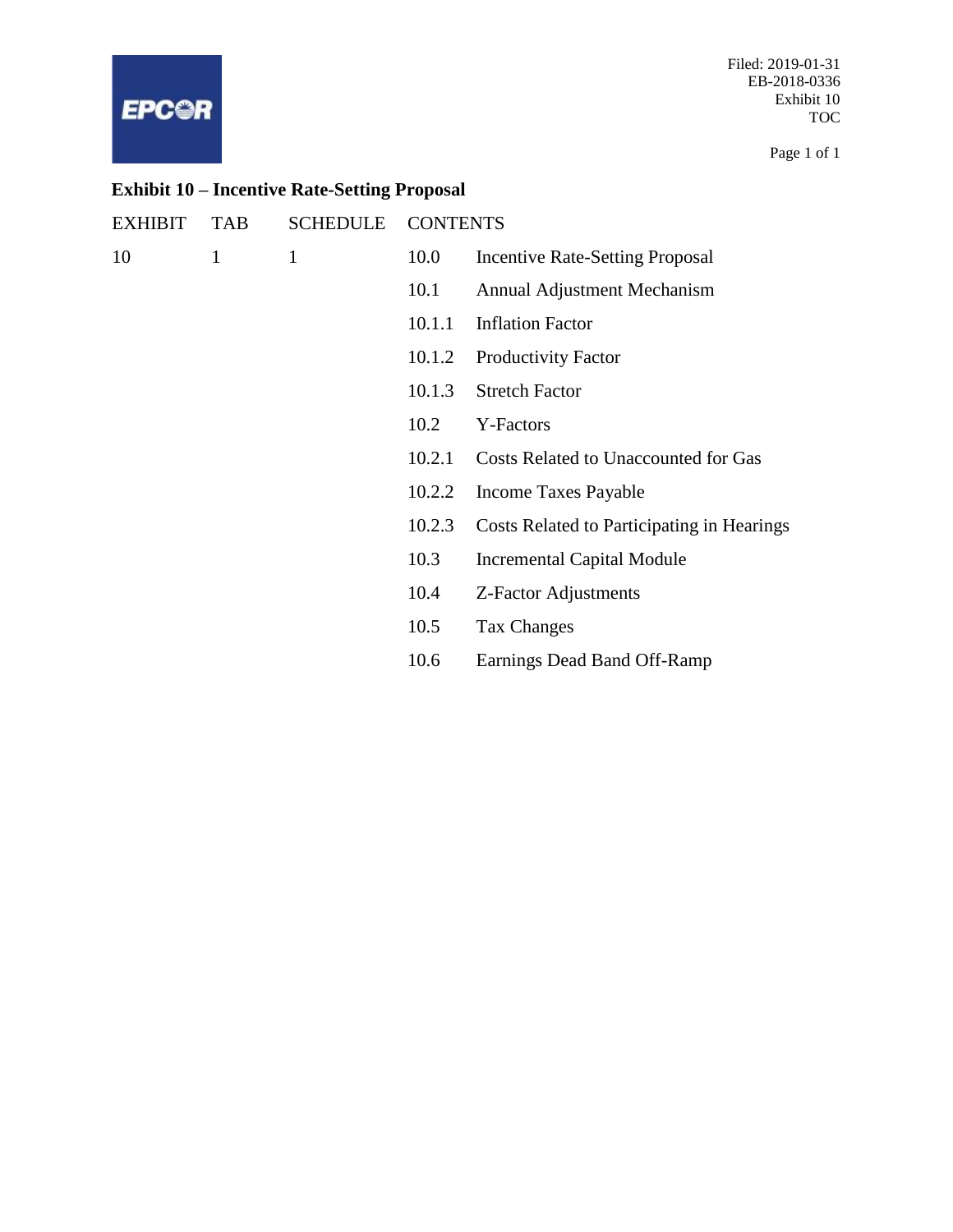<span id="page-1-0"></span>

## **10.0 INCENTIVE RATE-SETTING PROPOSAL**

1. Similar to NRG's most recently approved IR plan for EB-2010-0018, ENGLP is proposing a Price Cap Incentive Rate-setting Plan ("Price Cap IR Plan") for its Aylmer business unit that is based on the Board's guidance on IRM's for electricity distributors. In accordance with the Board's Renewed Regulatory Framework (RRF), ENGLP is proposing a Price Cap IR Plan that is materially aligned with the Board's Filing Requirements for Electricity Distribution Rate Applications – 2018 Edition for 2019 Rate Applications, Chapter 3 Incentive Rate-setting Applications dated July 12, 2018 ("Chapter 3: Incentive Rate Setting Applications") for the purpose of setting rates throughout the 5-year period covered by this Application.

2. ENGLP proposes that, with the 2020 Test Year as the re-rebasing year, rates for its Aylmer business unit for year one (2020 Test Year) of the 5-year period covered by this Application will be as applied for, or as otherwise approved by the Board. Rates for each of the subsequent four years through to December 31, 2024 (the "Price Cap IR Plan Term") will be adjusted annually by applying the elements of this proposed Price Cap IR Plan.

3. The elements proposed for the Price Cap IR Plan for ENGLP Aylmer business unit are a) an annual adjustment mechanism or Price Cap Adjustment, b) specified Y-factors, c) use of Z-factor adjustments, d) tax changes, e) use of an incremental capital module, and f) an earnings dead band off-ramp. These elements are described in more detail in the sections that follow.

#### **10.1 Annual Adjustment Mechanism**

4. ENGLP is proposing an annual rate adjustment for its Aylmer business unit using a Price Cap Adjustment ("PCA") mechanism which is determined by an inflation factor less a productivity factor and stretch factor. The proposed Price Cap Adjustment formula is as follows:

Price Cap Adjustment ("PCA") = Inflation ("I") –  $[(Productivity + Street)("X")]$ 

5. The inflation factor, productivity factor and stretch factors proposed for the calculation of the PCA annually are outlined below in Sections 10.1.1 through 10.1.3.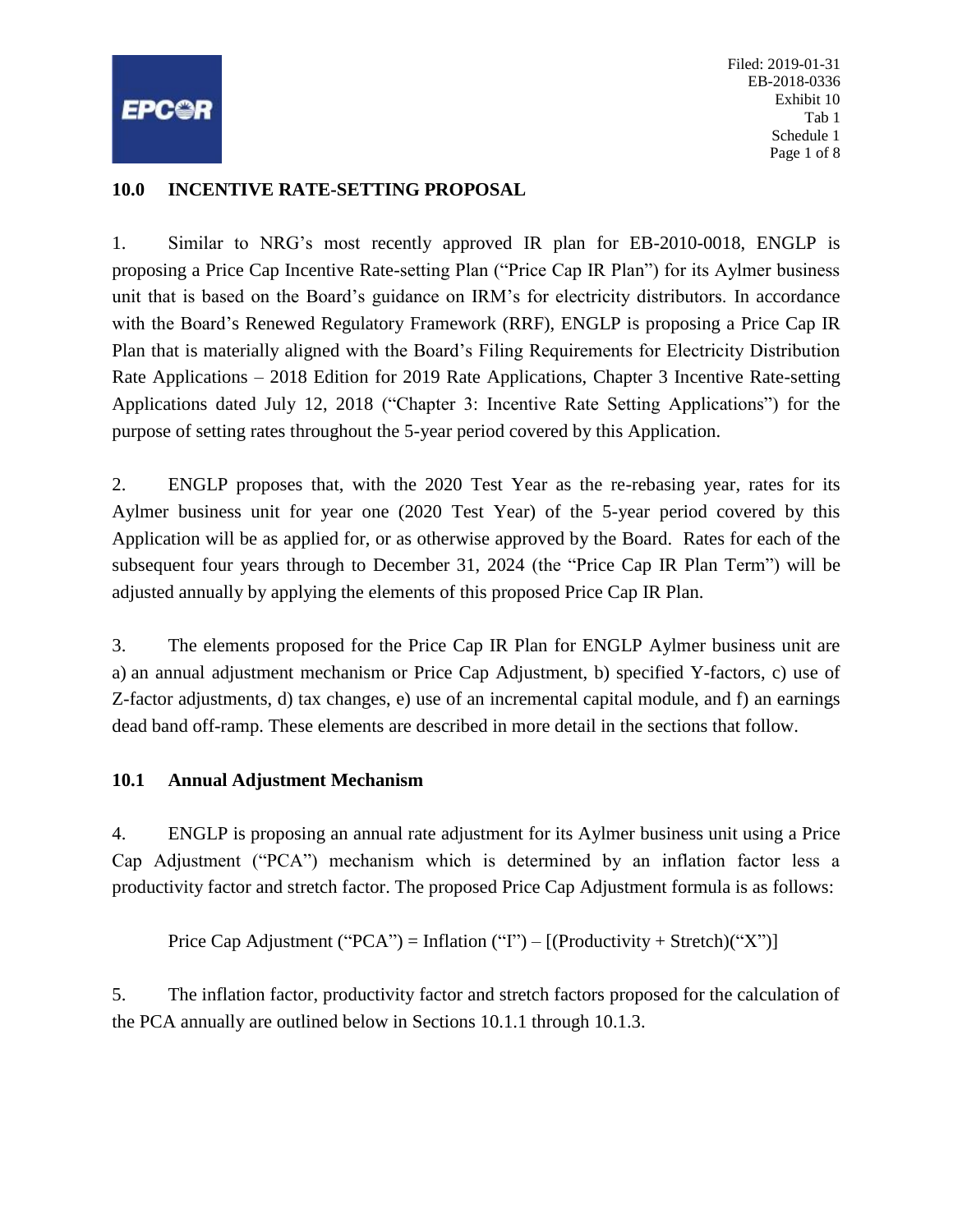<span id="page-2-0"></span>

6. With the exception of Rate Class 1, ENGLP is proposing that its distribution system rates, including both fixed and variable charges are adjusted annually using the proposed PCA. For clarity, the PCA will not apply to any rate riders in effect during the Price Cap IR Term.

7. For Rate Class 1, ENGLP is proposing to increase the fixed monthly charge annually by \$1.00 and to correspondingly adjust the volumetric charges to achieve a total projected revenue for the Price Cap IR year for Rate Class 1 equivalent to the prior year OEB approved revenue for Rate Class 1 increased by the PCA. Increasing the proportion of the fixed monthly charge over the Price Cap IR term in this manner follows the rate design principle the Board has implemented for electricity distributions in Ontario. By the end of the Price Cap IR Term the fixed monthly charge for Rate Class 1 will be \$21.00, matching the fixed monthly charge currently charged by Enbridge Gas Inc. for comparable customers in the neighboring communities it serves.

8. As noted in Section 3.4 of Exhibit 3 Tab 1 Schedule 1, ENGLP is proposing to annually adjust the returned cheque/payment charge to reflect the highest Insufficient Funds charge amongst the banks at which its customers obtain banking services. Any such request will be brought forward for approval in conjunction with ENGLP's annual Price Cap IR application.

# **10.1.1 Inflation Factor**

9. ENGLP proposes to use the two-factor input price index methodology adopted by the Board for electricity distributor per EB-2010-0379<sup>1</sup> for the calculation of the annual PCA. The methodology uses the year-over-year change in Gross Domestic Product Implicit Price Index Final Domestic Demand (GDP IPI FDD) and Average Weekly Earnings (AWE) in Ontario. ENGLP is proposing to base the factor on the year-over-year change in these indices. Specifically, the percentage change shall be calculated as the weighted sum of 70% of the annual percentage change in the GDP IPI FDD for the prior year relative to the index value for the year that is two years prior and 30% of the annual percentage change in the AWE for the prior year relative to the data for the year that is two years prior. This method ensures consistency with the methodology proposed for ENGLP's Southern Bruce system, as well as with that used by Ontario electric utilities.

<sup>&</sup>lt;sup>1</sup> Report of the Board, Rate Setting Parameters and Benchmarking under the Renewed Regulatory Framework for Ontario's Electricity Distributors, November 21, 2013, page 7.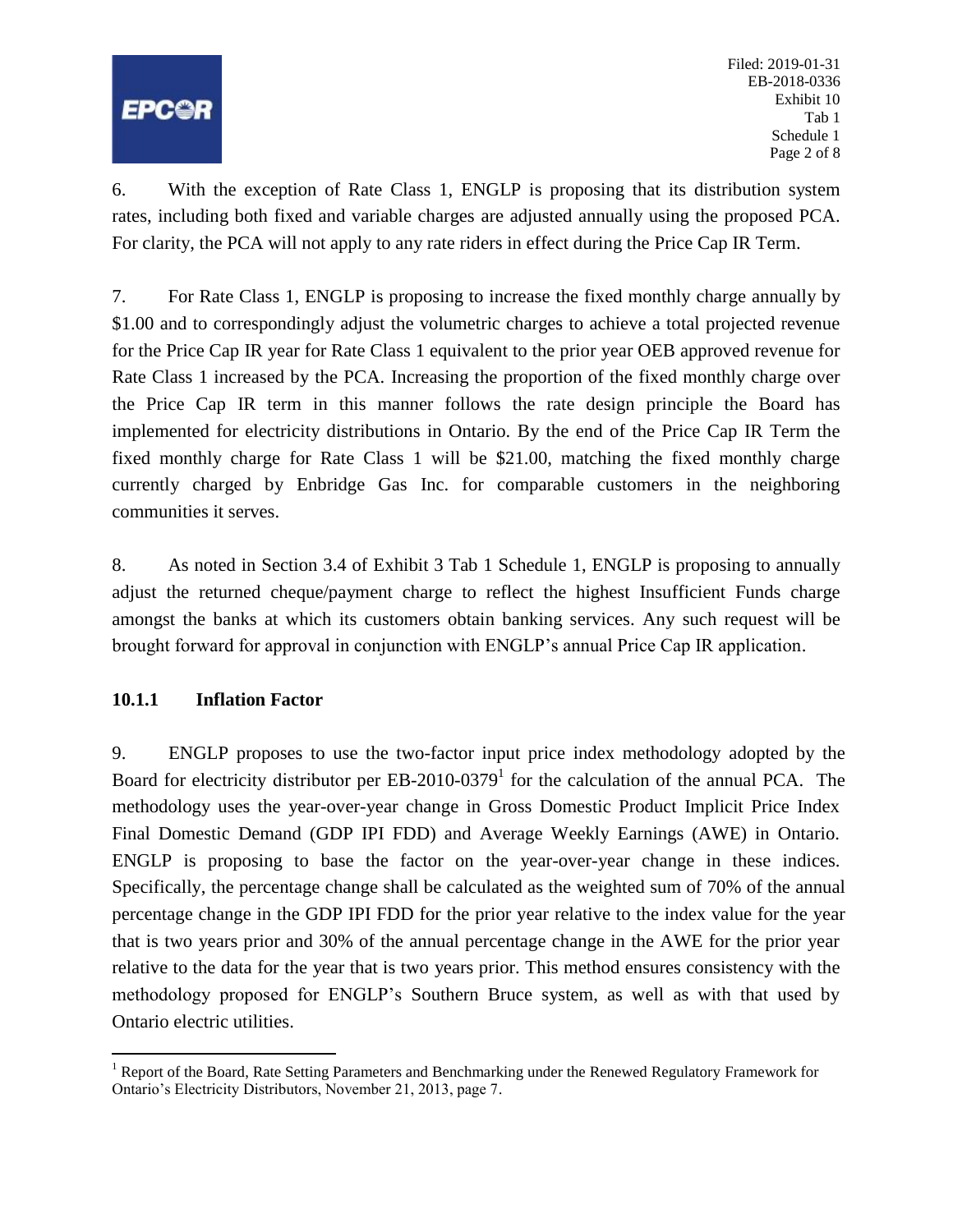<span id="page-3-0"></span>

Filed: 2019-01-31 EB-2018-0336 Exhibit 10 Tab 1 Schedule 1 Page 3 of 8

## **10.1.2 Productivity Factor**

10. The first component of the X-factor for the PCA is the productivity factor and ENGLP proposes a productivity factor of zero for the calculation of the annual PCA for its Aylmer business unit over the Price Cap IR Term. A productivity factor of zero is consistent with the productivity factor approved for use in Enbridge and Union Gas' 2019-2024 price cap IR plan.<sup>2</sup> This would also be consistent with the productivity factor assigned by the Board for electricity distributors for the last number of years including for  $2019$ .<sup>3</sup> Implementing a productivity factor of zero for the Price Cap IR Term for ENGLP's Aylmer business unit ensures consistency among Ontario utilities.

## **10.1.3 Stretch Factor**

11. The second component the X-factor for the PCA is the stretch factor and ENGLP proposes a stretch factor of 0.3% for the calculation of the annual PCA for its Aylmer business unit over the Price Cap IR Term. This would be consistent with the stretch factor assigned by the Board for mid-range electricity distributors since 2014. A stretch factor of 0.3% is also consistent with the stretch factor approved for use in Enbridge and Union Gas' 2019 to 2024 price cap IR plan where the Board cited the lack of benchmarking data in their finding of the mid-range factor of 0.3% as appropriate for Enbridge and Union.<sup>4</sup> While ENGLP similarly lacks any such external benchmarking, as noted in Section 4.3.1 of Exhibit 4, Tab 1, Schedule 1 ENGLP's OM&A cost on a per customer basis has declined over the years and since ENGLP's acquisition of the assets in 2017. In terms of future benchmarking, going forward ENGLP will initiate internal and external benchmarking against other utilities for the new metrics included in the proposed scorecard outlined in Section 1.7 of Exhibit 1, Tab 1, Schedule 1.

#### **10.2 Y-Factors**

 $\overline{a}$ 

12. Y-factors are costs associated with specific items that are subject to deferral account treatment and passed through to customers without any PCA. ENGLP is proposing the following

 $2$  EB-2017-0306/EB-2017-0307, Decision and Order, Amended on September 17, 2018, pg. 25.

<sup>&</sup>lt;sup>3</sup> Letter from the Board Secretary to all Licensed Electricity Distributors Re: I. Updated Filing Requirements II.

Process for 2019 Incentive Regulation Mechanism (IRM) Distribution Rate Applications, July, 12, 2018, pg. 2.

<sup>4</sup> EB-2017-0306/EB-2017-0307, Decision and Order, Amended on September 17, 2018, pg. 27.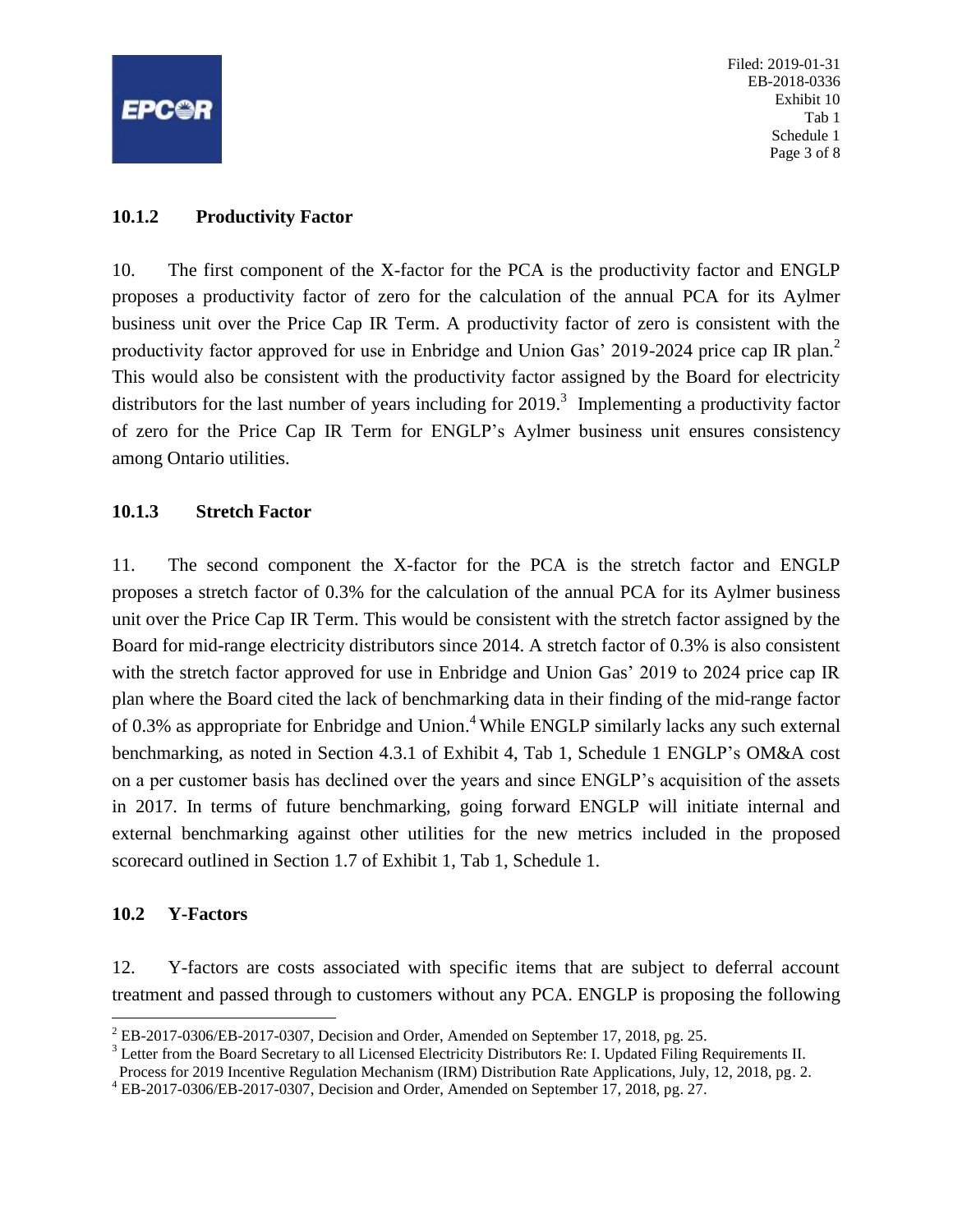

items be treated as Y-factors for its Aylmer operations over the 5-year period covered by this Application:

- Costs related to unaccounted for gas;
- Income taxes payable; and,
- Costs associated with participating in generic and other Board hearings that impact the utility, including Enbridge Gas (and formerly Union Gas) proceedings.

13. ENGLP proposes to track these Y-factor costs in the associated deferral and variance accounts as outlined in Exhibit 9, Tab 1, Schedule 1 and bring forward for recovery annually in conjunction with the Price Cap IR application.

14. In addition to the Price Cap IR Plan specific items listed above, ENGLP proposes that:

- Gas Supply costs continue to be treated as a pass-through cost through the use of the PGCVA and GPRA and will be updated during the Price Cap IR Term in accordance with the Board's established QRAM process;
- Upstream transportation costs continue to be treated as pass-through for all customer rate classes (Rates 1 through 6) and for customers in Rate Classes 1-5 the PGTVA 1-5 and associated process as outlined in Section 9.1.2.1 of Exhibit 9, Tab 1, Schedule 1 continue**;**
- Costs approved in other proceedings (i.e. DSM program costs etc.), as applicable, will continue to be implemented as part of the annual rate applications<sup>5</sup> through the Price Cap IR Term; and,
- Costs related to greenhouse gas emissions programs applicable to the utility will continue to be recorded in the GGEIDA, GGECRDA and GGEFRDA, or other deferral or variance accounts as established through the specific proceedings regarding greenhouse gas emissions programs.

 $\overline{a}$ <sup>5</sup> Ontario Energy Board Filing Requirements for Natural Gas Rate Applications, Chapter 2 Cost of Service Applications, February 16, 2017, Section 2.10, pg. 41.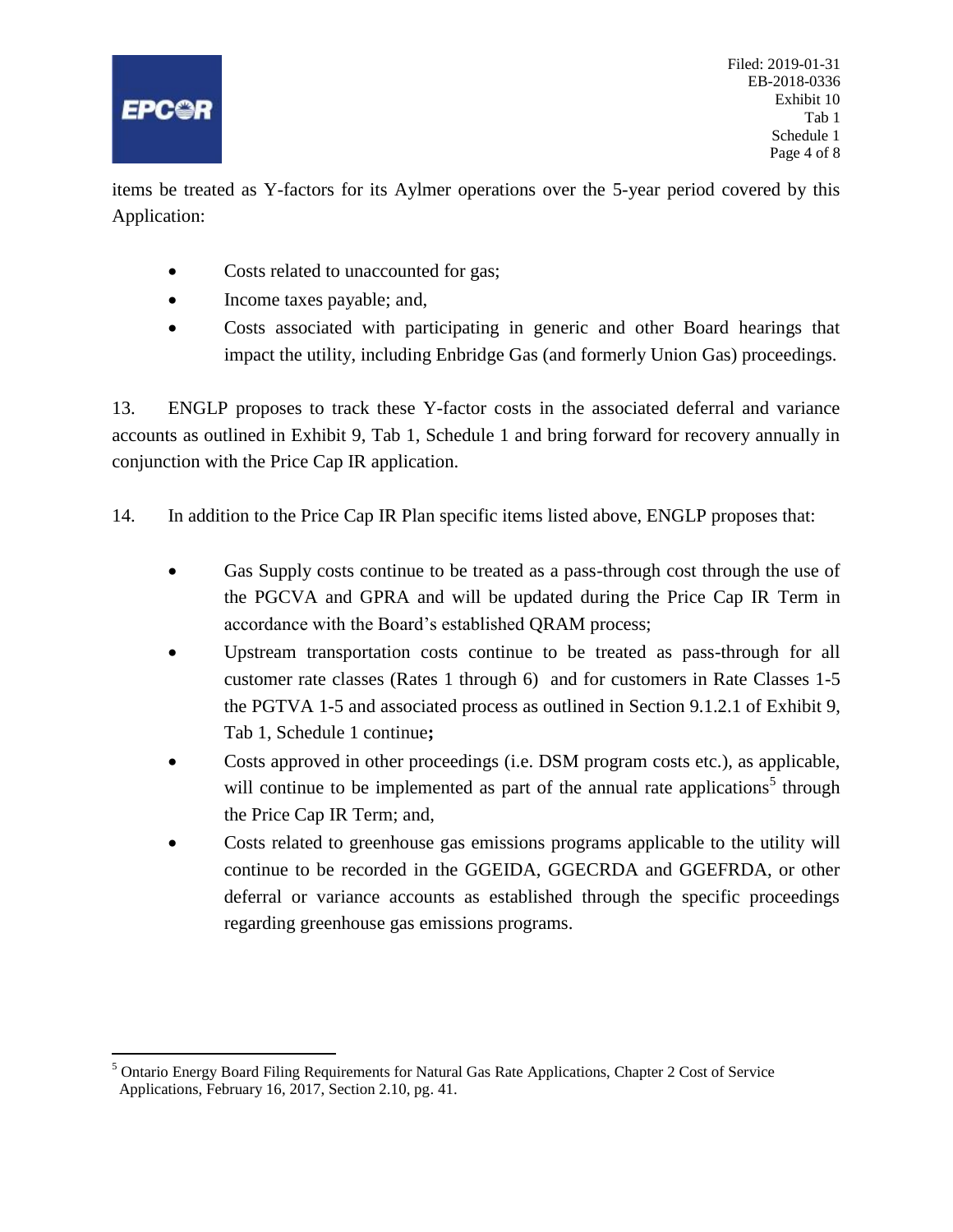<span id="page-5-0"></span>

# **10.2.1 Costs Related to Unaccounted for Gas**

15. ENGLP proposes that cost of gas associated with volumetric variances between the actual volume of UFG and the requested UFG volume forecast of 0% be recorded in the UFGVA as described in Section 9.2.1 of Exhibit 9, Tab 1, Schedule 1.

## **10.2.2 Income Taxes Payable**

16. ENGLP proposes that the difference between the minimal income taxes included in the revenue requirement proposed in this Application and the actual cash income taxes for its Aylmer operations (as calculated at the tax rate currently in place at the time of this Application) throughout the Price Cap IR Term, commencing in the year 2021, be recorded in the RITDA as described in Section 9.2.3 of Exhibit 9 Tab 1 Schedule 1.

## **10.2.3 Costs Related to Participating in Hearings**

17. ENGLP proposes that costs associated with participating in generic hearings and in Enbridge Gas (and formerly Union Gas) proceedings, including if applicable a main rates case for Enbridge Gas continue to be recorded in the REDA as described in Section 9.1.3 of Exhibit 9 Tab 1 Schedule 1.

#### **10.3 Incremental Capital Module**

 $\overline{a}$ 

18. ENGLP proposes the inclusion of an Incremental Capital Module ("ICM") in its Price Cap IR Plan to address the treatment of capital investment needs that arise during the Price Cap IR Term. ENGLP will apply for rate adjustments through a proposed ICM for qualifying incremental capital investment beyond what is normally funded through approved rates consistent with the Board-established policies on ICM for electricity distributors.<sup>6</sup> As noted in Exhibit 9, Tab 1, Schedule 1, the establishment of any deferral accounts required to record incremental capital assets in accordance with Board's policies will be requested at the time of the ICM application.

 $6$  Board's Filing Requirements for Electricity Distribution Rate Applications – 2018 Edition for 2019 Rate Applications, Chapter 3 Incentive Rate-setting Applications dated July 12, 2018, Section 3.3.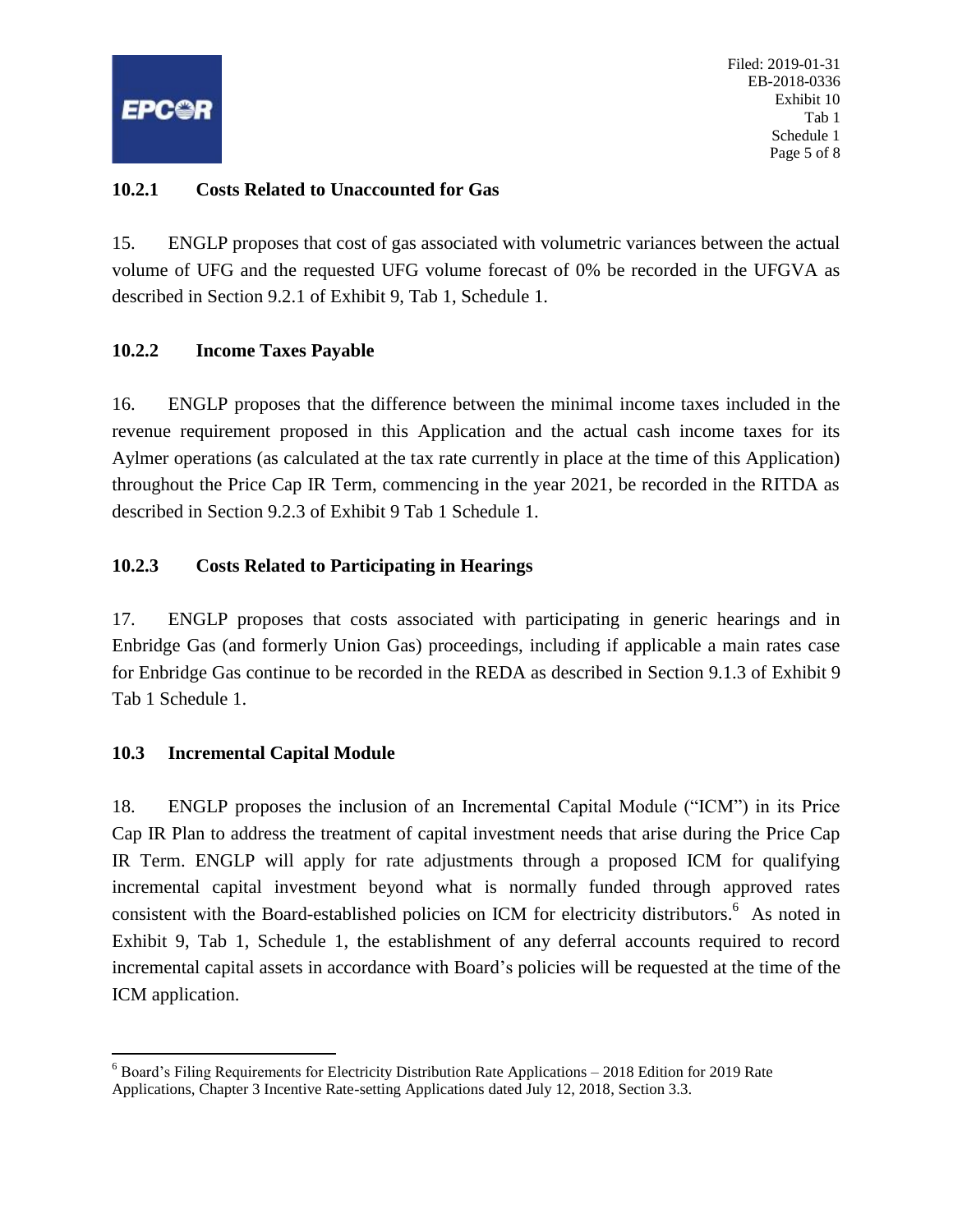

Filed: 2019-01-31 EB-2018-0336 Exhibit 10 Tab 1 Schedule 1 Page 6 of 8

19. Qualifying capital investments may be discretionary or non-discretionary and are discrete projects that satisfy the eligibility criteria of materiality, need and prudence as defined by the Board in its filing requirements. In conjunction with the criteria, ENGLP understands that it must pass the Means  $Test^7$  established by the Board to be eligible for incremental funding and the ICM will not be available if ENGLP's regulated return exceeds 300 basis points above the deemed return on equity embedded in the rates.

20. The materiality criterion represents a level of capital expenditures that can be funded through ENGLP's current approved rates. ENGLP would therefore be eligible to identify projects for ICM if its proposed capital budget for the year exceeds the Board-defined materiality threshold value. The amount eligible for incremental funding will be calculated by subtracting the threshold value in dollars from the proposed capital budget for the year.

21. The threshold value in dollars is calculated by applying the threshold value as a percent to the approved depreciation expense. The calculation of the threshold value as a percent is:

Threshold Value (%) =  $(1+[(RB/d) \times (g + PCI \times (1+g))]) \times ((1+g) \times (1+PCI))^{n-1} + 10\%$ 

Where:

- Rate Base (RB) will be the approved rate base from this cost of service Application.
- Depreciation (d) will be the approved depreciation expense from this cost of service Application.
- Growth (g) is the annualized growth rate calculated as the percentage difference in distribution revenues between the forecasted distribution revenues for the 2020 Test Year and the actual distribution revenues from the most recent complete year. The growth factor is annualized by dividing by the number of years between the most recent actuals and the 2020 Test Year.
- Price Cap Index (PCI) is the Price Cap Adjustment from ENGLP's most recent Price Cap IR application.
- Years since rebasing (n) is the number of years since the 2020 Test Year.

 $\overline{a}$  $7$  EB-2014-0219, Report of the Board, New Options for the Funding of Capital Investments: The Advanced Capital Module dated September 18, 2014, pg. 15.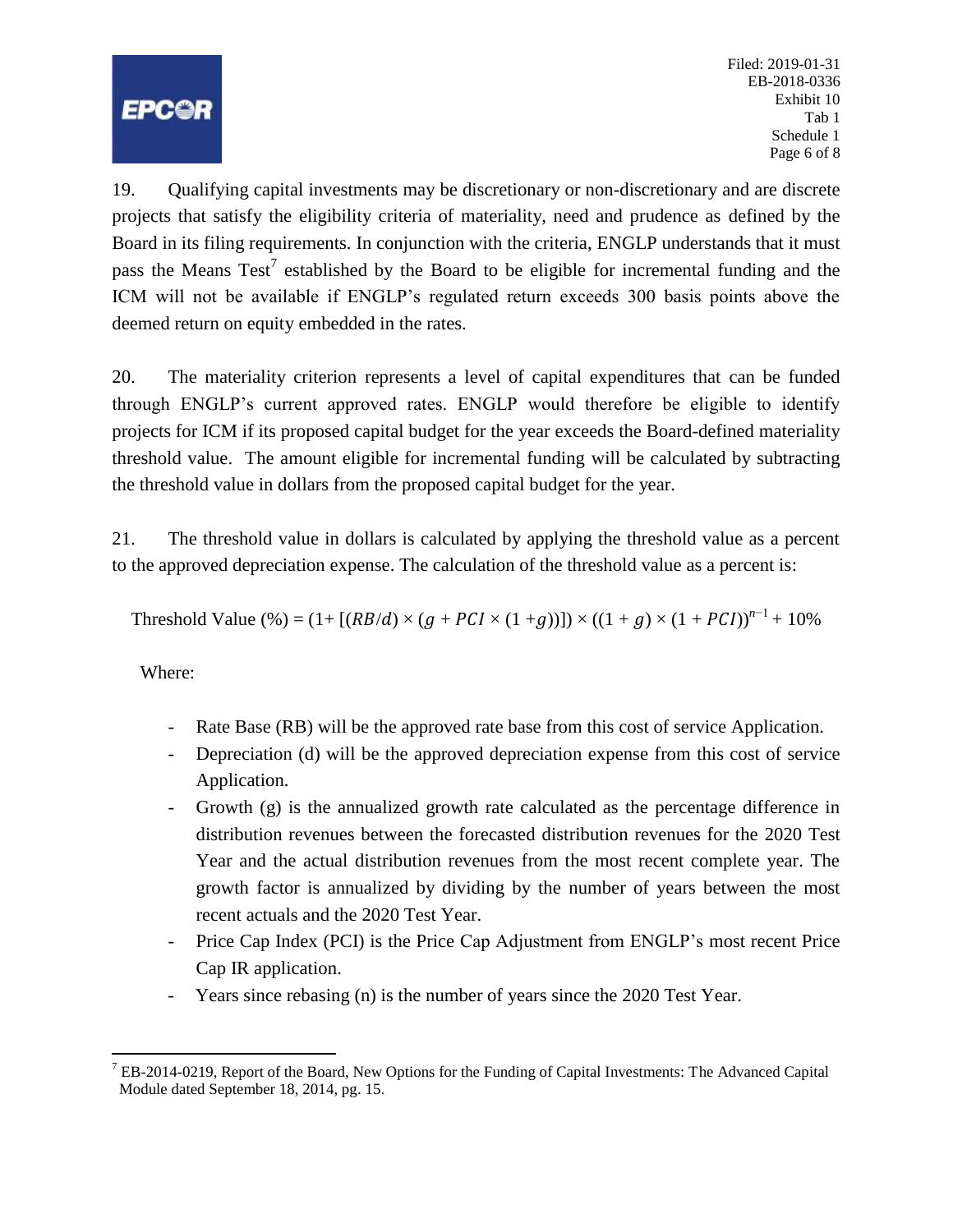<span id="page-7-0"></span>

Filed: 2019-01-31 EB-2018-0336 Exhibit 10 Tab 1 Schedule 1 Page 7 of 8

22. Over the Price Cap IR Term, ENGLP will continue to update its asset inventory and associated data, assess the infrastructure and refine its Asset Management Plan. These activities will likely result in further refinement of the Utility System Plan ("USP") and associated projects and programs which may bring rise to the need for incremental capital during the Price Cap IR Term. ENGLP will request approval of a rate adjustment for forecasted qualifying incremental capital projects that are not subject to a Leave to Construct ("LTC") application as part of its annual rate application under this Price Cap IR Plan, following the ICM filing requirements as defined by the Board in Chapter 3: Incentive Rate Setting Applications<sup>8</sup> and as outlined in the Board's ACM Report.<sup>9</sup> In the case of a qualifying project that requires a LTC application, the request for approval of the proposed adjustment to rates will be filed with the LTC.

# **10.4 Z-Factor Adjustments**

23. ENGLP proposes the inclusion of a Z-factor adjustment in its Price Cap IR Plan for the Aylmer business unit to address material cost increases or decreases associated with unforeseen events that are outside the control of management over the Price Cap IR Term. As noted in Section 9.3 of Exhibit 9, Tab 1, Schedule 1, ENGLP proposes to continue the \$50,000 event cost materiality threshold previously approved by the Board for ENGLP's predecessor NRG. To qualify for recovery of the relevant costs, the materiality threshold must be met on an individual event basis.

24. ENGLP proposes to follow the criteria outlined in the OEB's Filing Requirements for Natural Gas Rate Applications when assessing whether a Z-factor event qualifies for recovery:

- Causation The cost increase or decrease, or a significant portion of it, must be demonstrably linked to an unexpected, non-routine event and must be clearly outside of the base upon which rates were derived.
- Materiality The cost increase or decrease must meet a materiality threshold, in that the event cost must be equal to or greater than \$50,000.

 $\overline{a}$  $8$  Board's Filing Requirements for Electricity Distribution Rate Applications – 2018 Edition for 2019 Rate Applications, Chapter 3 Incentive Rate-setting Applications dated July 12, 2018, Section 3.3.2.1.

<sup>&</sup>lt;sup>9</sup> EB-2014-0219, Report of the Board, New Options for the Funding of Capital Investments: The Advanced Capital Module dated September 18, 2014, Section 7.